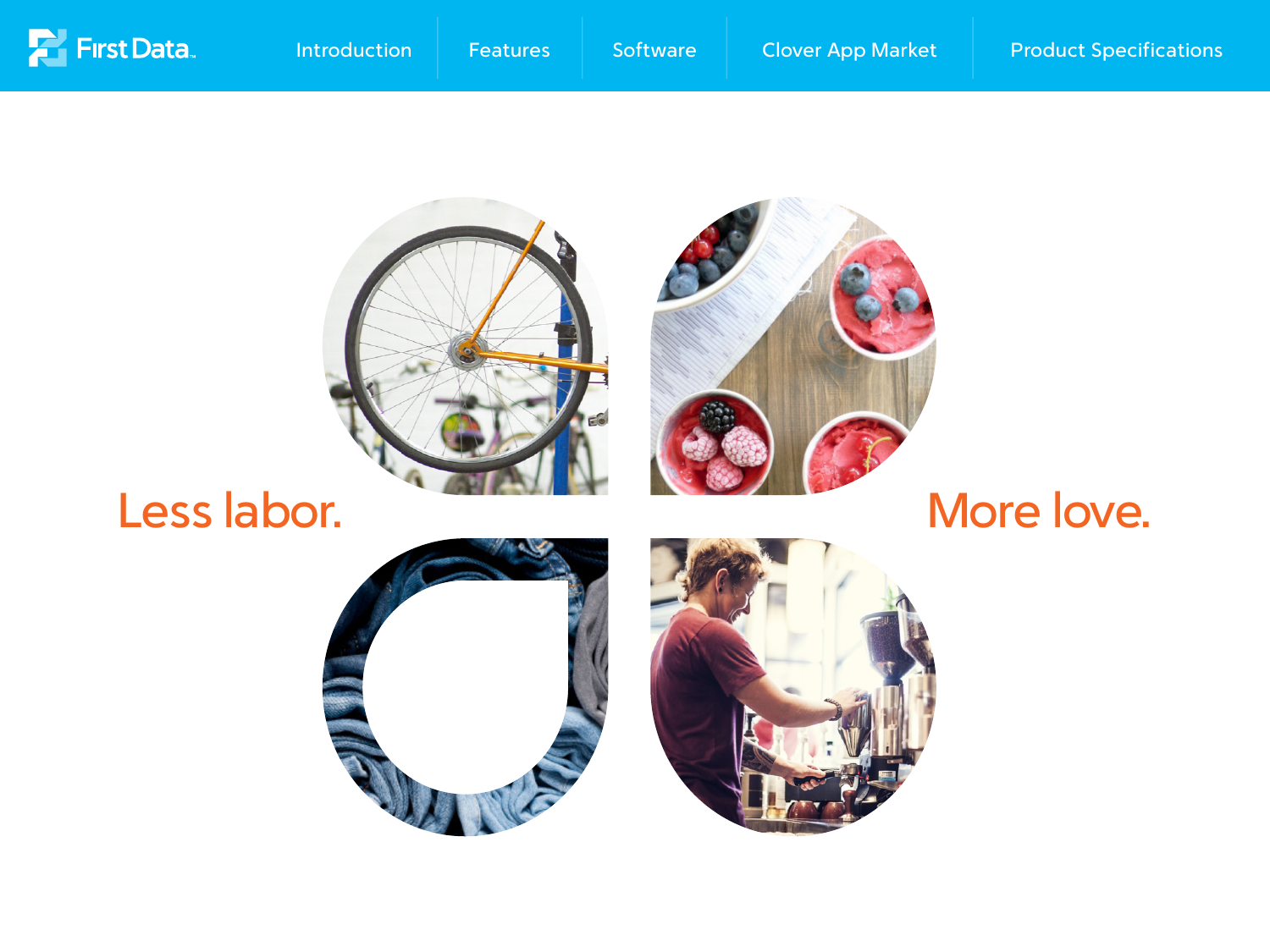# <span id="page-1-0"></span>Introducing Clover™ Station

Clover™ Station is a next-generation control system that radically simplifies your business. It helps you track inventory, manage employees, gain customer insight to build stronger, lasting customer relationships, and accept payments with ease. And it's powered by First Data, a global leader in payment Solutions for more than 40 years.

**[Menu](#page-0-0)** 

A revolutionary system built for businesses just like yours.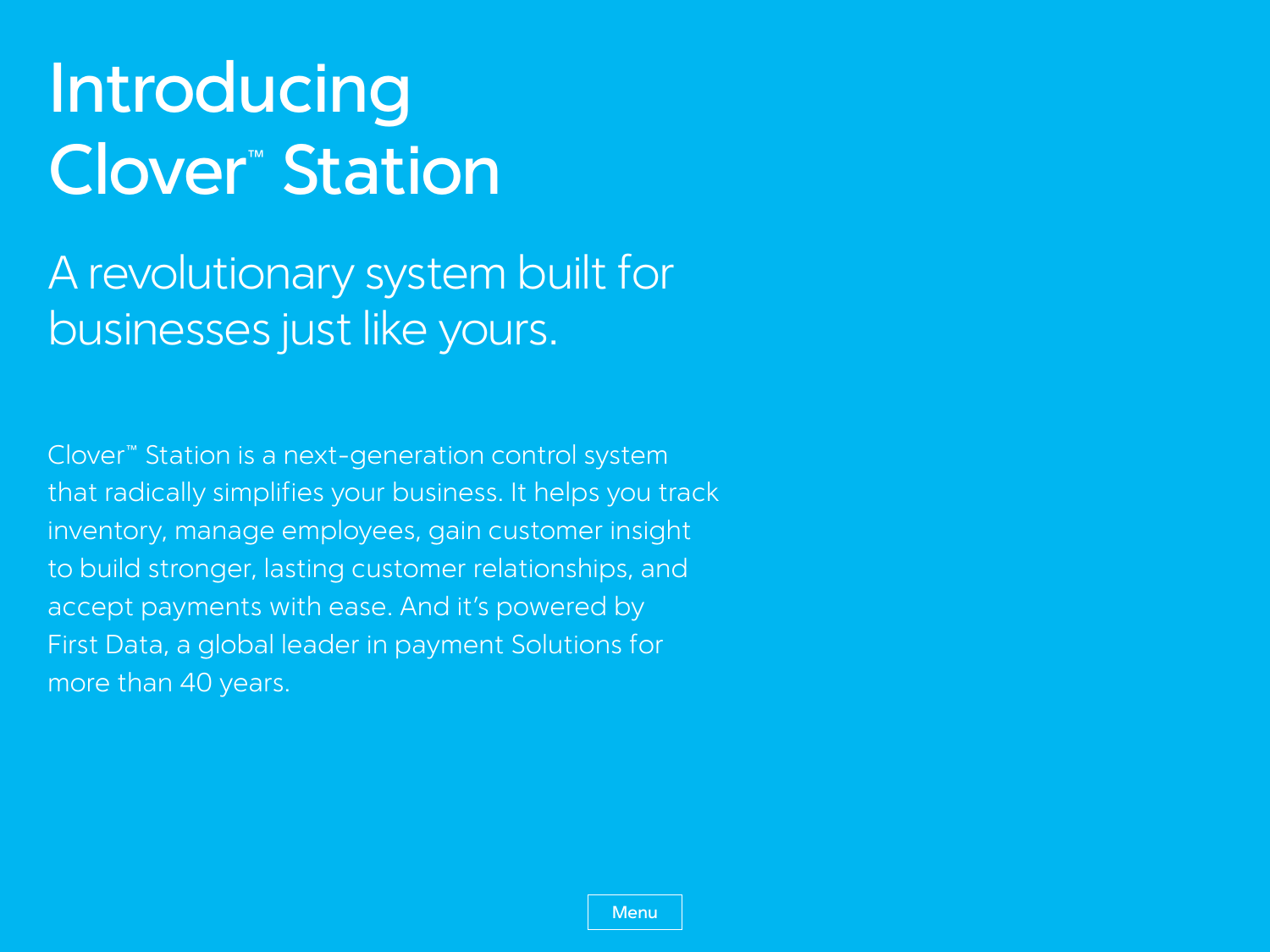

Elegant, contemporary feel that looks great on any countertop.

#### evolves with you

 $\partial \mathcal{E}$ 

#### Adapts to your setup  $\bigcirc$

Built to grow with you. As your business needs change you can add or remove peripheral hardware with ease and expand what you can do with apps.

Modest footprint and removable cash drawer can accommodate virtually any counter configuration.

<span id="page-2-0"></span>

#### Simple to use

High-resolution touchscreen, intuitive interface, and pivot arm make it easy to use with customers.

**Blues Cafe**<br>Station 1

Logged 1<br>Blake

 $\frac{L \text{aut Ord}}{312.07}$ 

Sales Toda<br>\$879.92

11:21<br>Monday<br>February 24

Blake | A

88

Customer

â,

Printers

 $\mathbb{C}$ 

**Tables** 

Ų



[Menu](#page-0-0)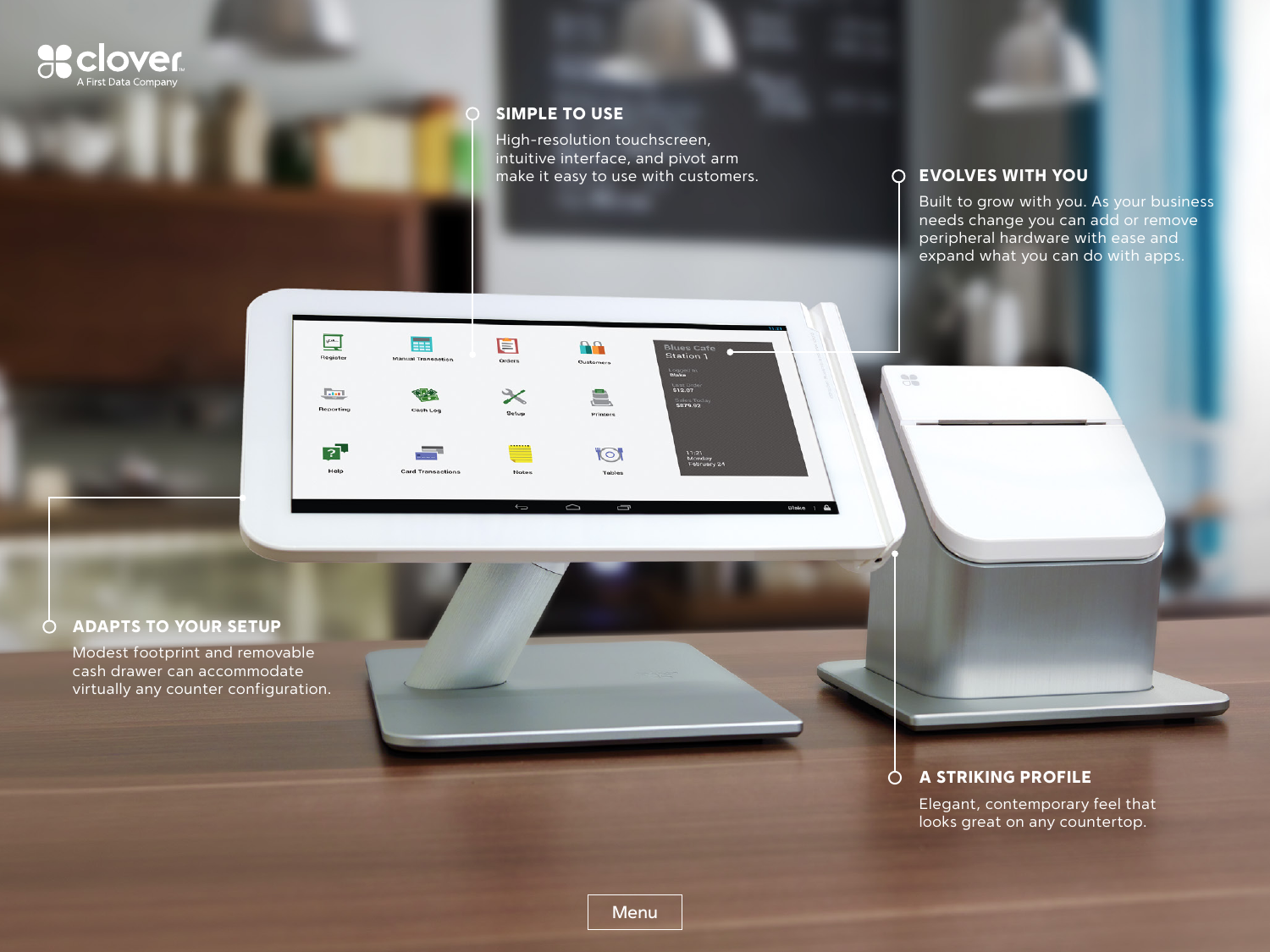#### **Comprehensive reporting for true insight.**

Clover Solution can run reports that distill your transaction data into powerful intelligence. Track inventory to identify your most profitable products, simplify bookkeeping with detailed transaction reports, and use insights to make better decisions.



#### **Cloud-based access for total control.**

The Clover web dashboard lets you remotely manage your business from any computer, smartphone, or tablet. You'll enjoy full access to your business information at any time, even when you aren't in the store.



#### **Effortless updates.**

Clover Station's software updates are automatically delivered to your device, so you'll always have the latest version and strongest security features.

### $\overline{\overline{\Omega}}$

**[Menu](#page-0-0)** 

#### **state-of-the-art security.**

Clover Solution safeguards your customer's card data with the latest in security technology—including data tokenization and end-to-end encryption— delivering total transaction protection.

# <span id="page-3-0"></span>Professional-grade tools free you to focus on what matters.

Clover™ Station arrives pre-loaded with everything you need to accept payments and run your business more efficiently. Its cloud-based software enables you to manage your inventory, track revenues, and generate reports– empowering you to see inside your operations and work smarter.



#### **Productivity at the point of sale.**

With every sale, Clover Station automatically tracks inventory and builds a transaction record. And customers can optin to loyalty programs so that you can start building lasting relationships and drive repeat business.

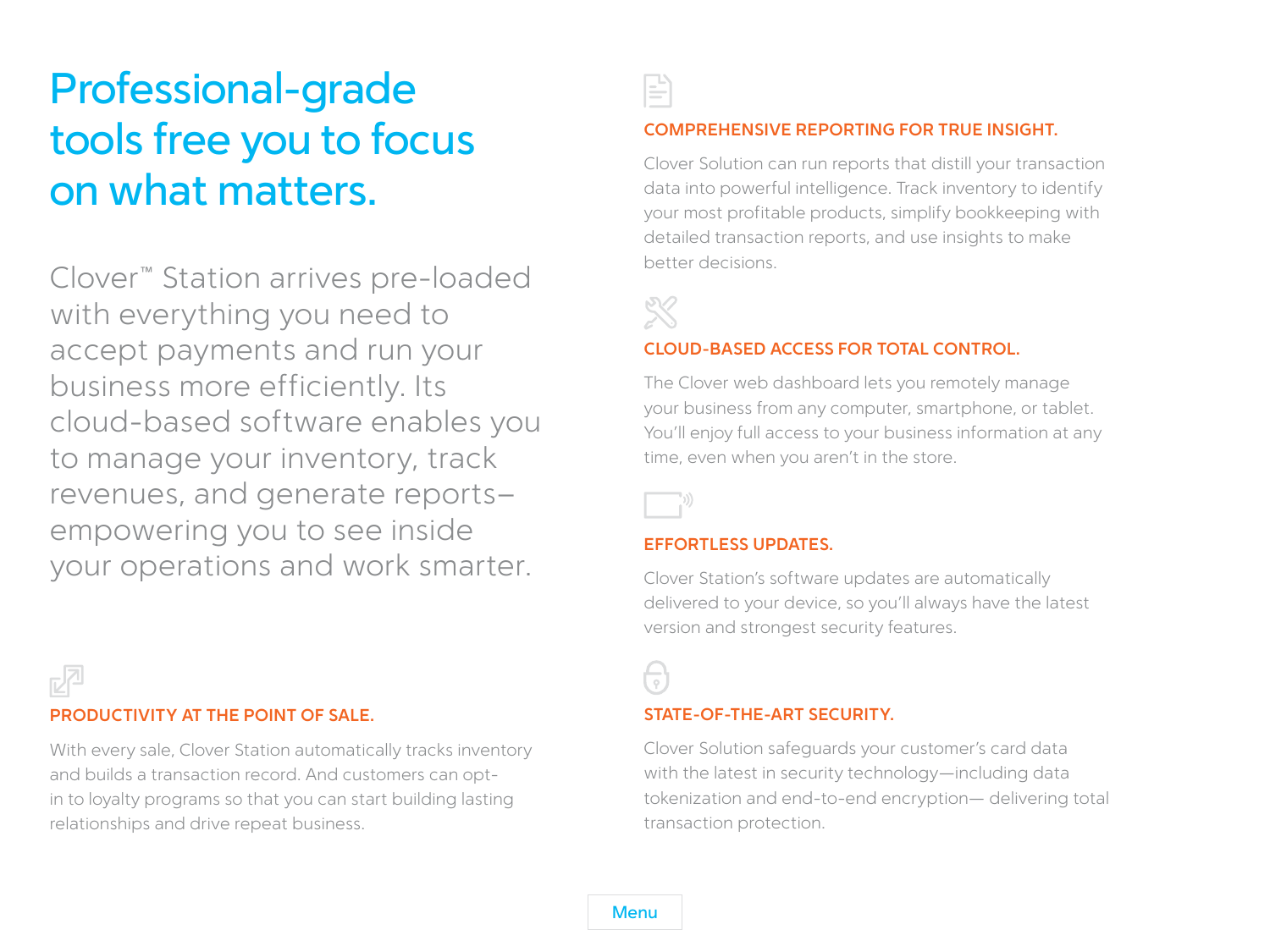# <span id="page-4-0"></span>Apps to unlock your business' full potential.

The ability to personalize your Clover Station with apps is what truly sets the system apart. You can exponentially grow your system's capabilities by adding apps from the ever-expanding Clover™ App Market. This incredible flexibility ensures that Clover Station can evolve with your business for years to come.

### **Enhance your business with the tap of a button.**

Apps are easy to install right on the home screen of your device. And, if you happen to have more than one Clover Station, apps installed on one device can sync across all of your devices in real time.

### **Unlimited customization. Infinite possibilities.**

Explore the App Market and download apps designed for businesses just like yours. We're continually adding new apps for your every need, including:



**[Menu](#page-0-0)**